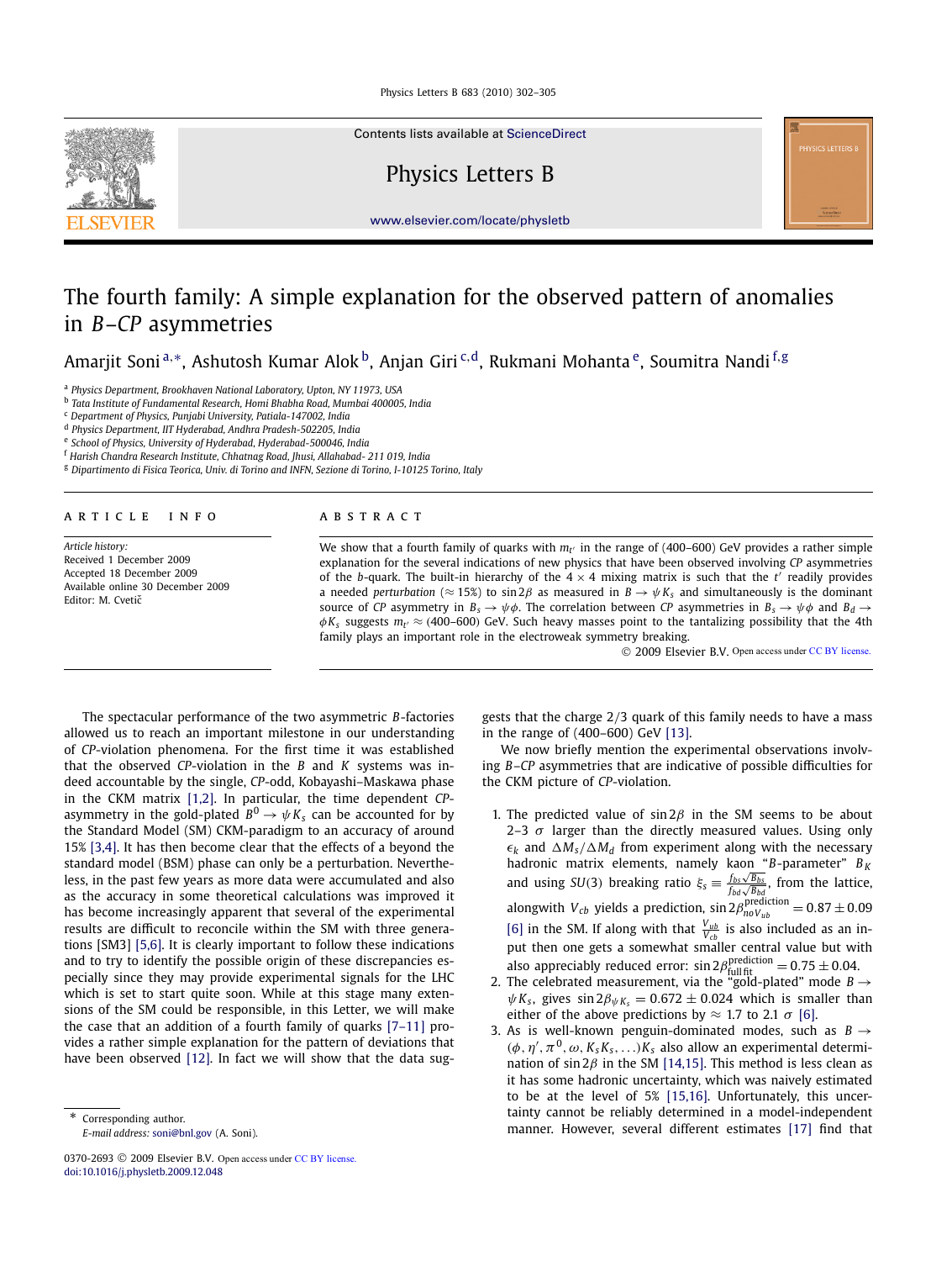amongst these modes,  $(\phi, \eta', K_s K_s)K_s$  are rather clean up to an error of only a few percent. In passing, we note also another intriguing feature of many such penguin-dominated modes is that the central value of  $\sin 2\beta$  that they give seems to be below the two SM predicted values given above in #1 and in fact, in many cases, even below the value measured via  $B \rightarrow \psi K_S$  (given in #2).

- 4. Another apparent difficulty for the SM is understanding the rather large difference in the direct *CP* asymmetries  $\Delta A_{CP}$  $A_{CP}(B^- \to K^- \pi^0) - A_{CP}(B^0 \to K^- \pi^+) = (14.4 \pm 2.9)\%$  [\[3\].](#page-3-0) Naively this difference is supposed to be zero. Using QCD factorization [\[18\]](#page-3-0) in conjunction with any of the four scenarios for  $1/m_b$  corrections that have been proposed [\[19\]](#page-3-0) we were able to estimate  $\Delta A_{CP} = (2.5 \pm 1.5)$ % [\[5\]](#page-3-0) which is several  $\sigma$ 's away from the experimental observations. It is important to understand that by varying over those four scenarios one is actually spanning the space of a large class of final state interactions; therefore the discrepancy with experiment is serious [\[20\].](#page-3-0) However, given our limited understanding of hadronic decays makes it difficult to draw compelling conclusions from this difficulty for the SM3.
- 5. Finally, more recently the possibility of the need for a largish non-standard *CP*-phase has been raised [\[22,21\]](#page-3-0) in the study of  $B_s \rightarrow \psi \phi$  at Fermilab by CDF [\[23\]](#page-3-0) and D0 [\[24\]](#page-3-0) experiments. Since the above items suggest the presence of a beyond the SM *CP*-odd phase in  $b \rightarrow s$  transitions as (for example) already emphasized in [\[5\],](#page-3-0) such non-standard effects in *B<sup>s</sup>* decays are quite unavoidable.

In the following we show that SM with a fourth generation [SM4] is readily able to address these difficulties and in particular the data seems to suggest the need for *m<sup>t</sup>* ′ within the range (400–600) GeV.

SM4 is a simple extension of SM3 with additional up-type (*t* ′ ) and down-type (*b* ′ ) quarks. It retains all the features of the SM. The *t'* quark like *u*, *c*, *t* quarks contributes in the  $b \rightarrow s$  transition at the loop level [\[7\].](#page-3-0) The addition of fourth generation means that the quark mixing matrix will become a  $4 \times 4$  matrix and the parametrization of this unitary matrix requires six real parameters and three phases. The two extra phases imply the possibility of extra sources of *CP* violation [\[9\].](#page-3-0) In order to find out the limits on these extra parameters along with the other observables we concentrate mainly on the constraints that will come from  $B_d$ – $B_d$  and  $B_s - \bar{B}_s$  mixing,  $\mathcal{BR}(B \to X_s \gamma)$ ,  $\mathcal{BR}(B \to X_s \ell^+ \ell^-)$  [\[30\],](#page-3-0) indirect *CP* violation in  $K_L \rightarrow \pi \pi$  described by  $|\epsilon_k|$  etc. Table 1 summarizes complete list of inputs that we have used to constrain the SM4 parameter space. With these input parameters we have made the scan over the entire parameter space by a flat random number generator and obtained the constraints on various parameters of the  $4 \times 4$  mixing matrix. In Table 2 we present the one sigma allowed ranges of  $|V^*_{t's}V_{t'b}|$  and  $\phi'_s$  (the phase of  $V_{t's}$ ), which follow from our analysis [\[28\].](#page-3-0)

The SM3 expressions for  $\epsilon_k$  and  $Z \rightarrow bb$  decay width have been taken from [\[31\]](#page-3-0) and [\[32\]](#page-3-0) respectively whereas the relevant ex-<br>pressions for  $\frac{\Delta M_s}{\Delta M_d}$ , along with the other observables can be found in [\[33\].](#page-3-0) The corresponding expressions in SM4 i.e., the additional contributions arising due to *t* ′ quark can be obtained by replacing the mass of *t*-quark by *m<sup>t</sup>* ′ in the respective Inami–Lim functions. For concreteness, we use the parametrization suggested in [\[34\]](#page-3-0) for  $4 \times 4$  CKM matrix [ $V_{CKM4}$ ]. In  $\Delta M_d$  and  $\Delta M_s$ , apart from the other factors, we have the CKM elements  $\it{V}_{tq}V^*_{tb}$  which can be replaced by (with  $q = d$  or *s*),

$$
V_{tq}V_{tb}^* = -(V_{uq}V_{ub}^* + V_{cq}V_{cb}^* + V_{t'q}V_{t'b}^*)
$$
\n(1)

#### **Table 1**

Inputs used to constrain the SM4 parameter space; the error on  $V_{ub}$  is increased to reflect the disagreement between the inclusive and exclusive methods.

| $B_K = 0.72 \pm 0.05$                                                  |
|------------------------------------------------------------------------|
| $f_{hs}\sqrt{B_{hs}} = 0.281 \pm 0.021$ GeV                            |
| $\Delta M_s = (17.77 \pm 0.12)$ ps <sup>-1</sup>                       |
| $\Delta M_d = (0.507 \pm 0.005)$ ps <sup>-1</sup>                      |
| $\xi$ <sub>s</sub> = 1.2 $\pm$ 0.06                                    |
| $\nu = (75.0 \pm 22.0)^{\circ}$                                        |
| $ \epsilon_k  \times 10^3 = 2.32 \pm 0.007$                            |
| $\sin 2\beta_{\psi K_c} = 0.672 \pm 0.024$                             |
| $BR(K^+ \to \pi^+ \nu \nu) = (0.147^{+0.130}_{-0.089}) \times 10^{-9}$ |
| $BR(B \to X_c \ell \nu) = (10.61 \pm 0.17) \times 10^{-2}$             |
| $BR(B \to X, \gamma) = (3.55 \pm 0.25) \times 10^{-4}$                 |
| $BR(B \to X_s \ell^+ \ell^-) = (0.44 \pm 0.12) \times 10^{-6}$         |
| (High $q^2$ region)                                                    |
| $R_{hh} = 0.216 \pm 0.001$                                             |
| $ V_{ub}  = (37.2 \pm 5.4) \times 10^{-4}$                             |
| $ V_{ch}  = (40.8 \pm 0.6) \times 10^{-3}$                             |
| $\eta_c = 1.51 \pm 0.24$ [25]                                          |
| $n_t = 0.5765 \pm 0.0065$ [26]                                         |
| $\eta_{\rm ct} = 0.47 \pm 0.04$ [27]                                   |
| $m_t = 172.5$ GeV                                                      |

### **Table 2**

Allowed ranges for the parameters,  $\lambda_{t'}^s$  ( $\times 10^{-2}$ ) and phase  $\phi_s'$  (in degree) for dif-First masses  $m_t$ <sup>*'*</sup> (GeV), that has been obtained from the fitting with the inputs in Table 1.

| $m_{t}$          | 400                  | 500                  | 600                  |
|------------------|----------------------|----------------------|----------------------|
| $\lambda_{t'}^s$ | $(0.08 - 1.4)$       | $(0.06 - 0.9)$       | $(0.05 - 0.7)$       |
| $\phi_{S}$       | $-80 \rightarrow 80$ | $-80 \rightarrow 80$ | $-80 \rightarrow 80$ |

using the 4 × 4 CKM matrix unitarity relation,  $\lambda_u + \lambda_c + \lambda_t + \lambda_{t'} = 0$ where  $\lambda_q = V_{qb} V_{qs}^*$ . The phase of  $V_{td}$  and  $V_{ts}$  will also be obtained by using this unitarity relation. In this way we can reduce the number of unknown parameters by using information from known parameters.

With a sequential fourth generation, the effective Hamiltonian describing the  $b \rightarrow s$  transitions becomes

$$
\mathcal{H}_{\text{eff}} = \frac{G_F}{\sqrt{2}} \left[ \lambda_u \left( C_1^u O_1 + C_2^u O_2 + \sum_{i=3}^{10} C_i^u O_i \right) + \lambda_c \sum_{i=3}^{10} C_i^c O_i - \lambda_{t'} \sum_{i=3}^{10} \Delta C_i^{t'} O_i \right],
$$
\n(2)

where  $C_i^q$ 's are the Wilson coefficients,  $\Delta C_i^{t'}$ 's are the effective (*t* subtracted)  $t'$  contributions and  $O_i$  are the current–current operators. Using the above Hamiltonian, and following [\[5\]](#page-3-0) we use the S4 scenario of QCD factorization approach [\[19\]](#page-3-0) for the evaluation of hadronic matrix elements and the amplitudes for the decay modes  $B \to \pi K$  and  $B \to \phi K_s$  for  $m_{t'} = 400$ , 500 and 600 GeV respectively.

Using the ranges of  $\lambda_{t'}^{s} = |V_{t'}^{*}V_{t'b}|$  and  $\phi'_{s}$ , as obtained from the fit for different  $m_{t'}$  (Table 2), we studied the allowed regions in the  $\Delta A_{CP} - \lambda_{t'}^s$  plane for different values of  $m_{t'}$ . With the 4th family we see that there is some enhancement and  $\Delta A_{CP}$  up to about 8% may be feasible which is till somewhat small compared to the observed value  $(14.4 \pm 2.9)$ %. Again, as we mentioned this could be due to the inadequacy of the QCD factorization model we are using.

In [Fig. 1](#page-2-0) (left-panel) we have shown the allowed regions in the  $S_{\psi\phi}$ - $\phi_{t'}^s$  plane for different values of  $m_{t'}$  and in the right-panel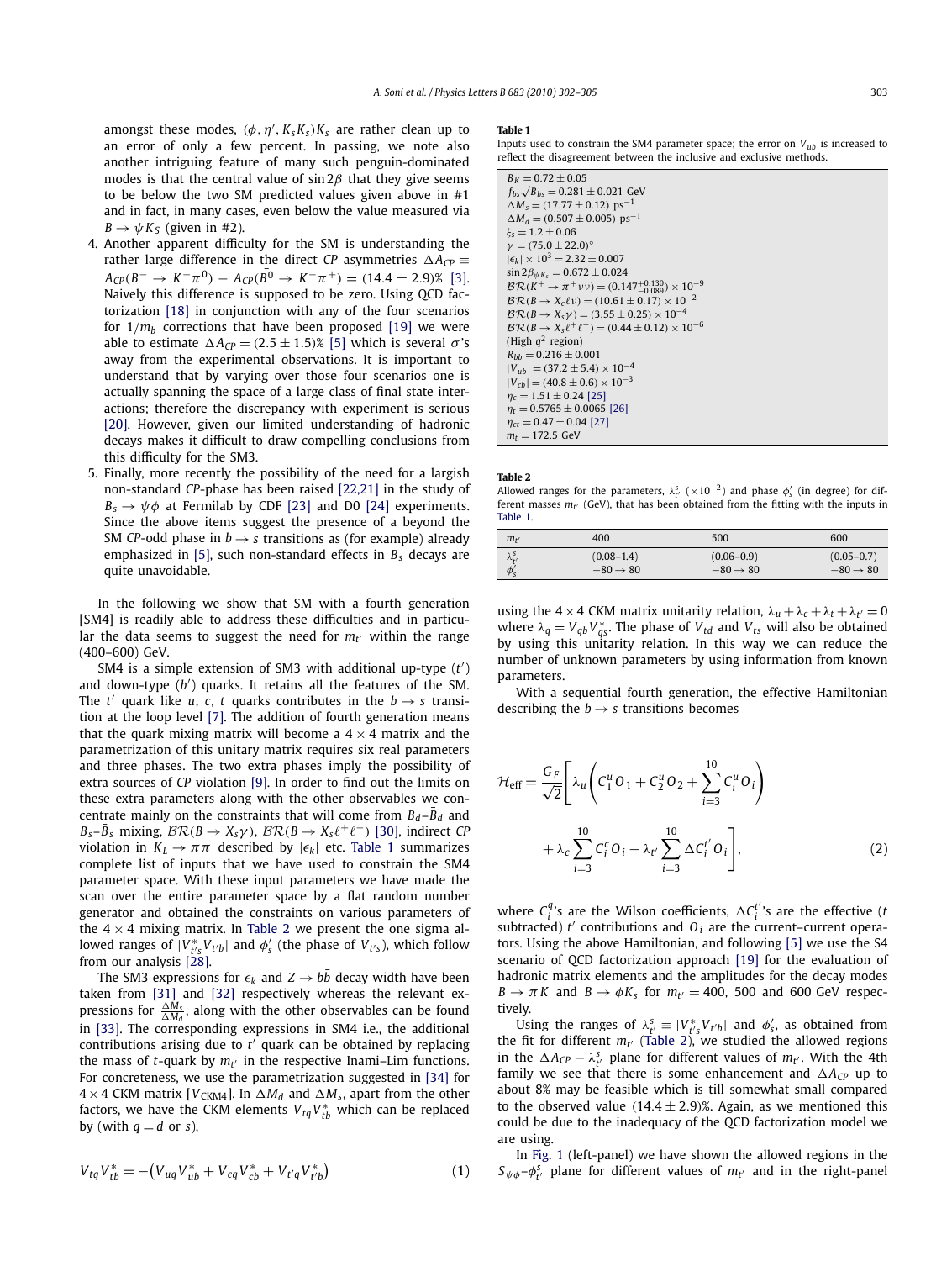<span id="page-2-0"></span>

**Fig. 1.** The left-panel shows the allowed range for  $S_{\psi\phi}$  in the  $(S_{\psi\phi} - \phi_p^s)$  plane for  $m_{t'} = 400$  (red), 500 (green) and 600 (blue) GeV respectively. Black and red horizontal lines in the figure indicate 1- $\sigma$  and 2- $\sigma$  experimental ranges for  $S_{\psi\phi}$  respectively. The right-panel shows the correlation between  $S_{\phi K_5}$  and  $S_{\psi\phi}$  for  $m_t = 400$  (red), 500 (green) and 600 (blue) GeV respectively. The horizontal lines represent the experimental 1σ range for *S*<sub>φ</sub>*K*<sub>*s*</sub> whereas the vertical lines (black 1-σ and red 2-σ) represent that for  $S_{\psi\phi}$ . (For interpretation of the references to colour in this figure legend, the reader is referred to the web version of this Letter.)

of Fig. 1 we have shown the correlation between *CP* asymmetries in  $B \to \psi \phi$  and  $B \to \phi K_s$ . We follow the notation  $S_{\psi \phi} =$  $\sin(\phi_s^{\Delta} - 2\beta_s) = \sin 2\beta_s^{eff}$ , where  $\phi_s^{\Delta}$  is the phase coming from mixing and  $\beta_s = \arg(-\frac{V_{tb}^* V_{ts}}{V_{cb}^* V_{cs}}) = 1.1^\circ \pm 0.3^\circ$ , is the phase of  $b \to c\bar{c}s$ decay amplitude [\[21,35\].](#page-3-0) The range for new  $B_s$  mixing phase  $\phi_s^{\Delta}$ is given (@68% CL) by  $\phi_s^{\Delta} \in (-18 \pm 7)^{\circ}$  or,  $\phi_s^{\Delta} \in (-70 \pm 7)^{\circ}$ . The corresponding 2- $\sigma$  and 1- $\sigma$  ranges for  $S_{\psi\phi}$  is given by [-0.90, -0.17] and [-0.78, -0.40] respectively. The large error on *S*φ*K<sup>s</sup>* and *S*ψφ does not allow at present to draw strong conclusions on *m<sup>t</sup>* ′ , nevertheless the present experimental bounds disfavor  $m_{t'} > 600$  GeV.

A very appealing feature of the 4th family hypothesis is that it rather naturally explains the pattern of the observed anomalies. First of all the heavy *m<sup>t</sup>* ′ generates a very important new source of electroweak penguin (EWP) contribution since, as is well known, these amplitudes are able to avoid the decoupling theorem and grow as  $m_{t'}^2$  [\[7,36\].](#page-3-0) This helps to explain two of the anomalies in  $b \rightarrow s$  transitions. The enhanced EWP contribution helps in explaining the difference in *CP*-asymmetries,  $\Delta A_{CP}$  as it is really the  $K^{\pm}\pi^{0}$  that is enhanced because of the color allowed coupling of the *Z* to the  $\pi^0$ . A second important consequence of  $t'$ *is that b → s penguin has a new CP-odd phase carried by*  $V_{t'b}V_{t's}^*$ *.* This is responsible for the fact that  $\sin 2\beta$  measured in  $B \to \psi \check{K}_s$ differs with that measured in penguin-dominated modes such as  $B \rightarrow (\phi, \eta', K_s K_s, \ldots) K_s.$ 

Note also that  $\Delta B = 2$  box graph gets important new contributions from the *t* ′ since these amplitudes as mentioned before are proportional to  $m_{t'}^2$ . Furthermore, they are accompanied by new *CP*-odd phase which is not present in SM3. This phase is responsible for the fact that the  $\sin 2\beta$  measured in  $B \to \psi K_s$  is lower than the value(s) "predicted" in SM3 [\[6\]](#page-3-0) given in item #1 on page 1.

Finally, we note briefly in passing how SM4 gives a very simple explanation for the size of the new *CP*-phase effects in *B<sup>d</sup>* versus  $B_s$  mesons. In  $B_d$  oscillations resulting in  $B \to \psi K_s$ , top quark plays the dominant role and we see that the measured value of sin 2 $\beta$  deviates by  $\approx$  15% from predictions of SM3. It is then the usual hierarchical structure of the mixing matrix (now in SM4) that guarantees that on sin 2β, *t* ′ will only have a subdominant effect. However, when we consider *B<sup>s</sup>* oscillations then the role of *t* ′ and *t* get reversed. In *B<sup>s</sup>* mixing the top quark in SM3 has negligible *CP*-odd phase. Therein then the *t* ′ has a pronounced effect. SM4 readily explains that just as *t* is dominant in sin  $2\beta$  and subdominant in sin  $2\beta_s$ , the *t'* is dominant in sin  $2\beta_s$  and subdominant in  $sin 2\beta$ .

We now briefly summarize some of the definitive signatures of the 4th family scenario in flavor observables [\[29\].](#page-3-0) The need for new *CP* phase(s) beyond the single KM phase [\[2\]](#page-3-0) of course must continue to persist. This means that the three values of  $\sin 2\beta$ , the fitted one, the one measured via  $\psi K_s$  and the one measured via penguin dominated modes (e.g. φ*K<sup>s</sup>* , η ′*K<sup>s</sup>* , etc.) should continue to differ from each other as more accurate analyses become available. Furthermore, *B<sup>s</sup>* mixing should also continue to show the presence of a non-standard phase (e.g. in  $B_s$ − >  $\psi \phi$ ) as higher statistics are accumulated. For sure SM4 will have many more interesting applications in flavor physics which need to be explored. For the LHC, one definitive prediction of this analysis is a  $t'$  with  $m_{t'}$  in the range of  $\approx$  400–600 GeV and the detection of the *t'*, *b'* and their leptonic counterparts deserves attention. EW precision constrains the mass-splitting between *t* ′ and *b* ′ to be small, around 50 GeV [\[37,38\].](#page-3-0)

As far as the lepton sector is concerned, it is clear that the 4th family leptons have to be quite different from the previous three families in that the neutral leptons have to be rather massive, with masses  $> m_Z/2$ . This may also be a clue that the underlying nature of the 4th family may be quite different from the previous three families; for one thing it could be relevant to the dark matter issue [\[39\].](#page-3-0) It may also open up the possibility of unification with the SM gauge group [\[40\].](#page-3-0) KM [\[2\]](#page-3-0) mechanism taught us the crucial role of the three families in endowing *CP* violation in SM3. It is conceivable that 4th family plays an important role [\[41–44\]](#page-3-0) in yielding enough *CP* to generate baryogenesis which is difficult in SM3. Of course it also seems highly plausible that the heavy masses in the 4th family play a significant role in dynamical generation of electroweak symmetry breaking. In particular, the masses around 500 or 600 GeV that are being invoked in our study, point to a tantalizing possibility of dynamical electroweak symmetry breaking as the Pagels–Stokar relation in fact requires quarks of masses around 500 or 600 GeV for dynamical mass generation to take place [\[45–48\].](#page-3-0) Note also that for such heavy masses the values of Yukawa coupling will be large so that corrections to perturbation theory may not be negligible [\[49\].](#page-3-0) Finally, we want to emphasize that a fourth family of quarks does *not* violate electro-weak precision tests [\[50\].](#page-3-0) Clearly all this brief discussion is signaling is that there is a lot of physics involving the new family that needs to be explored and understood.